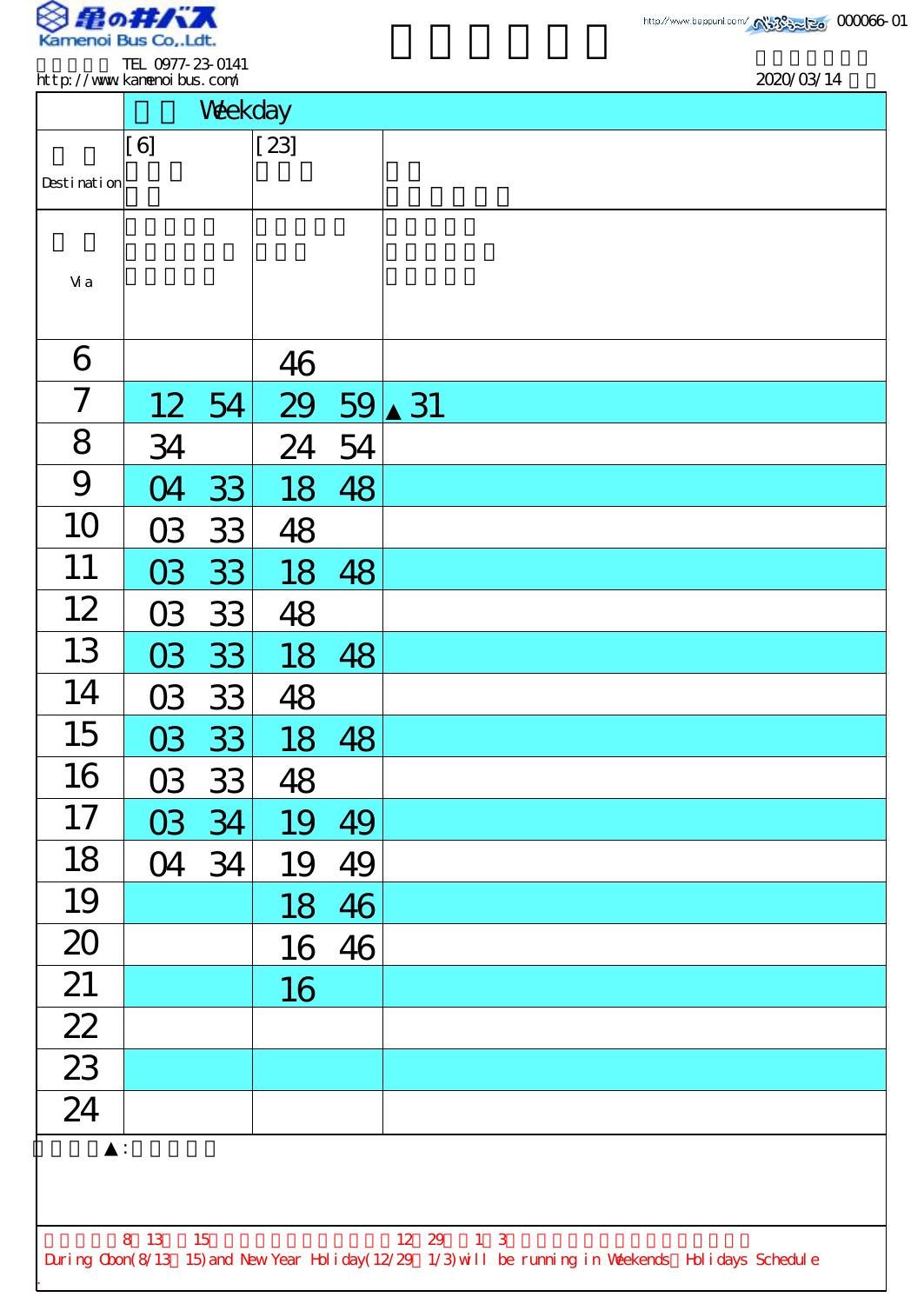

TEL 0977-23-0141 http://www.kamenoibus.com/

| http://www.kanenoi.bus.com/ |         |                                                   |                       |                   |  |  |                                                                                                    | 2020/03/14 |  |
|-----------------------------|---------|---------------------------------------------------|-----------------------|-------------------|--|--|----------------------------------------------------------------------------------------------------|------------|--|
|                             |         |                                                   | Weekends & Hol i days |                   |  |  |                                                                                                    |            |  |
|                             | [6]     |                                                   | $[23]$                |                   |  |  |                                                                                                    |            |  |
| Desti nati on               |         |                                                   |                       |                   |  |  |                                                                                                    |            |  |
|                             |         |                                                   |                       |                   |  |  |                                                                                                    |            |  |
| Vi a                        |         |                                                   |                       |                   |  |  |                                                                                                    |            |  |
| 6                           |         |                                                   | 59                    |                   |  |  |                                                                                                    |            |  |
| 7                           |         |                                                   | 46                    |                   |  |  |                                                                                                    |            |  |
| 8                           | O1      | 36                                                | 49                    |                   |  |  |                                                                                                    |            |  |
| 9                           | 33      |                                                   |                       | 13 48             |  |  |                                                                                                    |            |  |
| 10                          | 03      | 33                                                | 48                    |                   |  |  |                                                                                                    |            |  |
| 11                          | 03      |                                                   | 48                    |                   |  |  |                                                                                                    |            |  |
| 12                          | 03      | 33                                                | 48                    |                   |  |  |                                                                                                    |            |  |
| 13                          | 03      | 33                                                | 48                    |                   |  |  |                                                                                                    |            |  |
| 14                          | 03      | 33                                                | 48                    |                   |  |  |                                                                                                    |            |  |
| 15                          |         | 03 33                                             | 48                    |                   |  |  |                                                                                                    |            |  |
| 16                          |         | 03 33                                             | 48                    |                   |  |  |                                                                                                    |            |  |
| 17                          | 03      | 33                                                | 48                    |                   |  |  |                                                                                                    |            |  |
| 18                          |         | $\begin{array}{ c c } \hline 03 & 33 \end{array}$ | 48                    |                   |  |  |                                                                                                    |            |  |
| 19                          |         |                                                   | 46                    |                   |  |  |                                                                                                    |            |  |
| 20                          |         |                                                   | 46                    |                   |  |  |                                                                                                    |            |  |
| 21                          |         |                                                   |                       |                   |  |  |                                                                                                    |            |  |
| $\boxed{22}$                |         |                                                   |                       |                   |  |  |                                                                                                    |            |  |
| 23<br>$\overline{24}$       |         |                                                   |                       |                   |  |  |                                                                                                    |            |  |
|                             |         |                                                   |                       |                   |  |  |                                                                                                    |            |  |
|                             |         |                                                   |                       |                   |  |  |                                                                                                    |            |  |
|                             | 8 13 15 |                                                   |                       | $12 \t29 \t1 \t3$ |  |  |                                                                                                    |            |  |
|                             |         |                                                   |                       |                   |  |  | During Cbon(8/13 15) and New Year Holiday(12/29 1/3) will be running in Weekends Holidays Schedule |            |  |